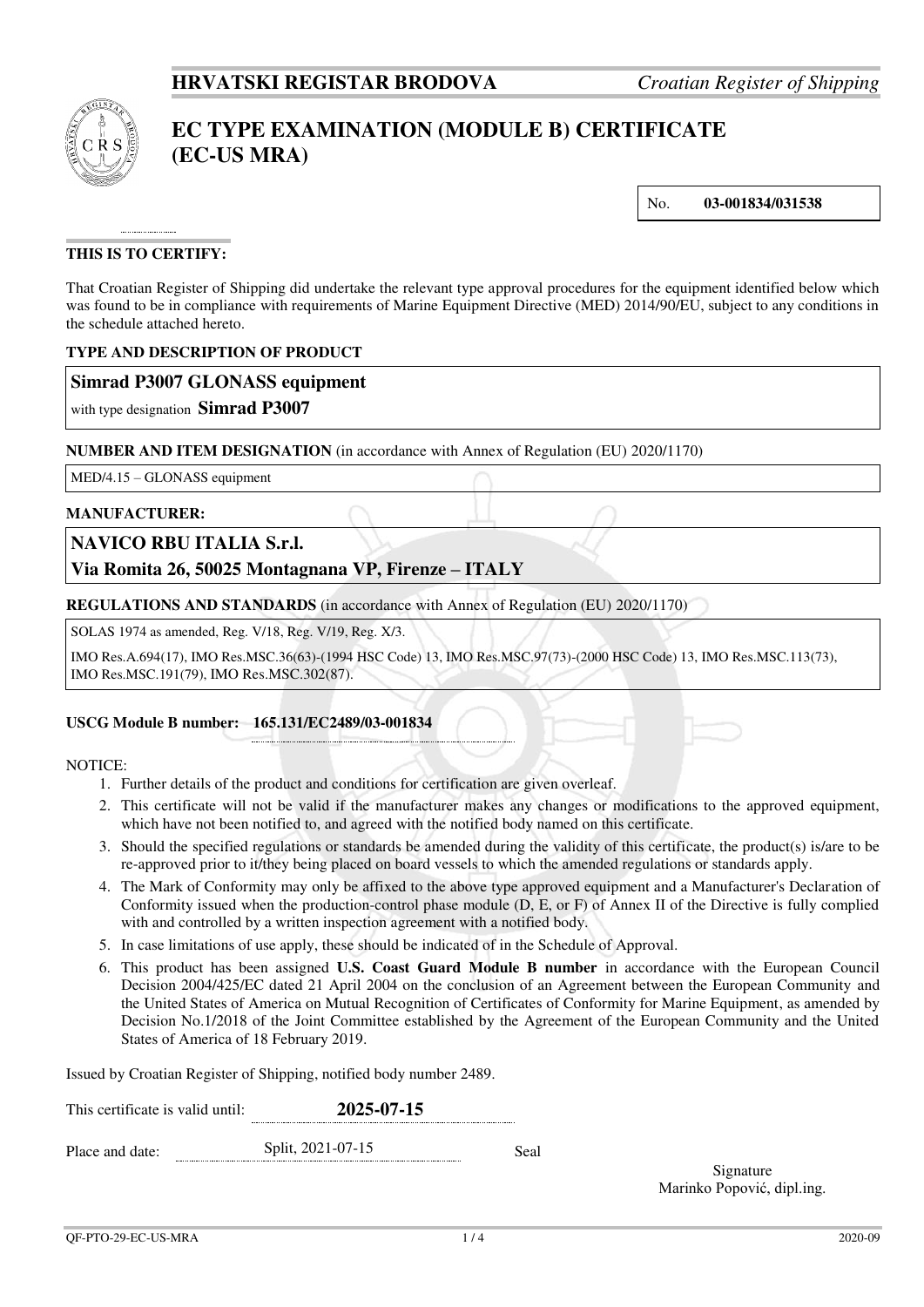## **THE SCHEDULE OF APPROVAL**

#### **1. PRODUCT DESCRIPTION**

*Simrad P3007 GLONASS system consists of the following components:* 

|                  | Item name           | Description     | Part number   | SW ver.              | Location       |
|------------------|---------------------|-----------------|---------------|----------------------|----------------|
| $\mathcal{I}$ .  | Display $unit - 7"$ | P3007           | 000-14128-001 | 2.0.x                | Protected      |
| 2.               | Smart antenna       | HS80A           | 000-11643-001 | <b>MFAATT 1.517</b>  | <i>Exposed</i> |
| 3.               | Smart antenna       | <i>MX575D</i>   | 000-11644-001 | $160 - 0408 - Kv293$ | Exposed        |
| $\overline{4}$ . | Smart antenna       | MX521B          | 000-11640-001 | 6.810                | <i>Exposed</i> |
| 5.               | Junction Box        | <i>MX610.IB</i> | 000-11139-001 | 1.1 xx               | Protected      |
| 6.               | <b>Junction Box</b> | <i>MX612.IB</i> | 000-10916-001 | 1.1 xx               | Protected      |

#### **2. APPLICATION/LIMITATION OF USE**

*System is to be installed in a protected environment. P3007 is tested for compliance with BAM requirements – IMO Res.MSC.302(87).*

## **3. DESIGN DRAWINGS AND SPECIFICATIONS**

*P2005/P3007, Operator Manual, item number – 988-12428-002, P3007, Installation Guide, item number – 988-12389-003, HS80A/MX575D - GPS Compass, User Manual, item number – 988-10221-006, MX521B GPS/DGPS Smart Antenna, Installation Manual – 988-12425-002, MX610 Junction Box - Installation Guide, item number – 988-12457-001, MX612 Junction Box - Installation Guide, item number – 988-12458-001.* 

## **4. TYPE TEST RECORDS/LABORATORY RECOGNITION STATUS**

*Environmental testing – IEC 60945(2002) including Corrigendum 1(2008); Serial interface testing – IEC 61162-1(2016) & IEC 61162-2 (1998); NMEA 2000 standard – IEC61162-3(2008); Serial interface testing – IEC 61162-450 (2011), Lightweight Ethernet; Presentation of navigation information – IEC 62288 Ed.2 (2014-07); GLONASS Performance standard – IEC 61108-2 Ed. 1 (1998); CRS letter of approval – 2065/TSE/VB/031380 dated 2019-07-22; Serial interface testing – IEC 61162-450 Ed. 2.0 (2018); Bridge alert management testing – IEC 62923-1 Ed. 1.0 (2018) & IEC 62923-2 Ed. 1.0 (2018) CRS letter of approval – 1475/TSE/NP/031516 dated 2021-07-13.*

## **5. MATERIALS OR COMPONENTS REQUIRED TO BE TYPE APPROVED OR TYPE TESTED**

*This approval remains valid for subsequent minor software amendments, as allowed by the 2.0.0.x format (x=a numeral), where written details of any such modification have been submitted to and accepted by the approvals authority.*

## **6. OTHER MATERIALS AND/OR COMPONENT**

*There are several optional units – junction boxes for a more complex display interconnections, as stated in product description table.*

#### **7. PRODUCTION SURVEY REQUIREMENTS**

*The P3007 GLONASS system shall be supplied by 24VDC in accordance with Installation Manual.* 

#### **8. ONBOARD INSTALLATION AND MAINTENANCE REQUIREMENTS**

*The installation on board shall be verified and tested according to Installation & Operation Manual.*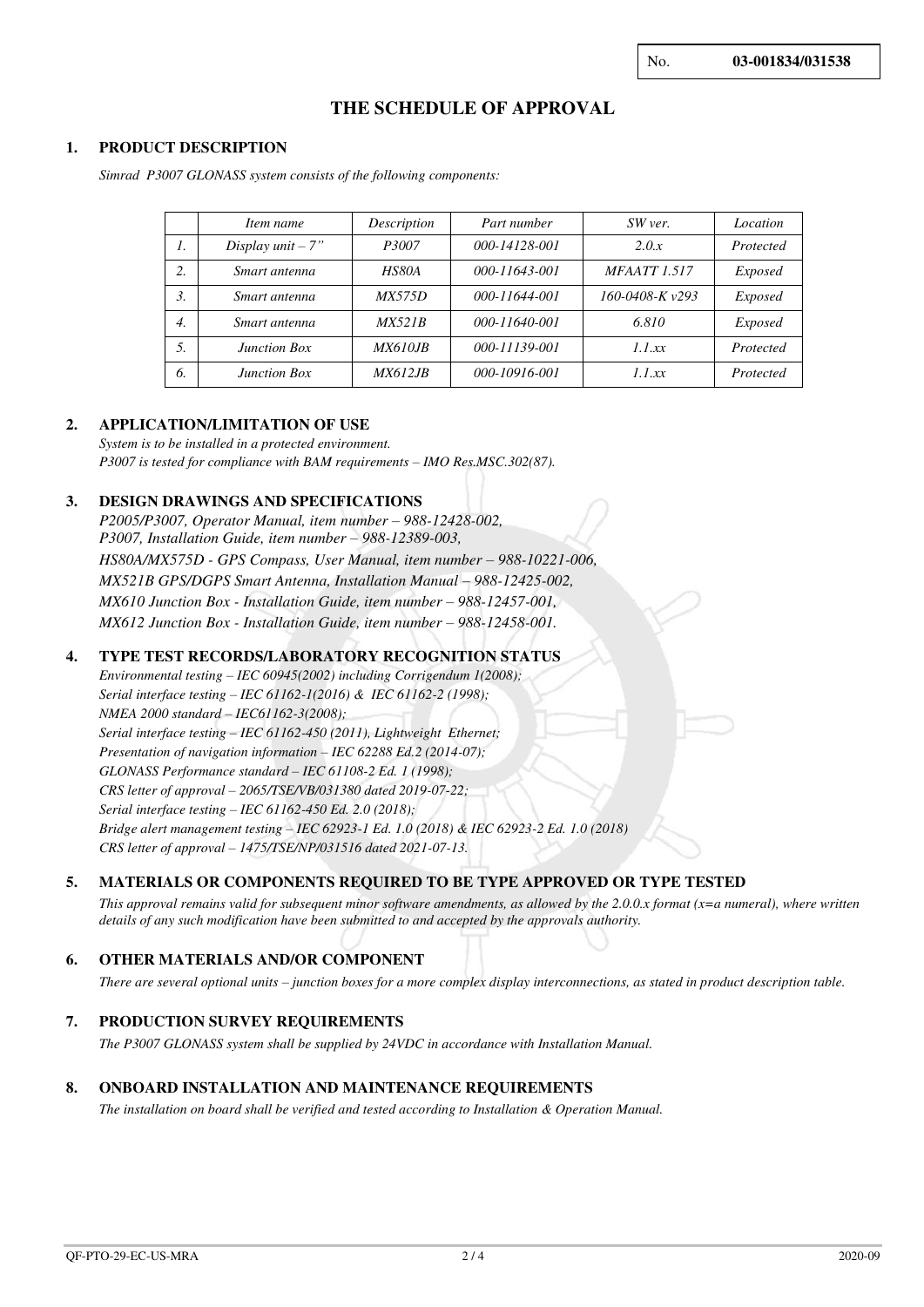#### **9. MARKING AND IDENTIFICATION**



Subject to compliance with the conditions in this Schedule of Approval which forms part of certificate, and those of Articles 9, 10 and 15 of the Directive, the Manufacturer is allowed to affix the "Mark of Conformity" to the Product described herein.

xxxx/yy

*xxxx - the number of the Notified Body undertaking surveillance module(2489 in case of CRS) yy - the last two digits of year mark affixed*

This product has been assigned US Coast Guard Module B number **165.131/EC2489/03-001834**. In those instances where the Notified Body conducting the conformity assessment in accordance with either Module D, E or F of the Marine Equipment Directive is not CRS, such Notified Body would use the above U.S. Coast Guard Module B number to provide the manufacturer with the U.S. Coast Guard approval number by noting it on the Certificate of Conformity, thereby authorizing the manufacturer to mark the product accordingly.

## **APPENDIX – TYPE EXAMINATION DOCUMENTATION**

|                  | Document title                                                                                                                      | Identification number                 | Revision index |
|------------------|-------------------------------------------------------------------------------------------------------------------------------------|---------------------------------------|----------------|
| $\mathcal{I}$ .  | P3007 Display - IEC/EN60945:2002 + Cor. 1:2008<br>NEMKO AS - Test Report                                                            | E19106.00                             | 2019-07-10     |
| 2.               | P3007 Display Performance<br>NEMKO AS - Test Report                                                                                 | 368173r00                             | 2019-07-05     |
| 3.               | P3007 Display - Acoustic noise and signal test<br>NEMKO AS - Test Report                                                            | 373068-R1TRFEMC                       | 2019-06-06     |
| $\overline{4}$ . | P3007 Display - Digital Interface<br>IEC 61162-1:2016 (Ed. 5.0),<br>IEC 61162-2:1998 (Ed. 1.0),<br>ITU-T V.11:1996, BSH Test Report | 454.Display/Navico I3007 &<br>P3007/1 | 2019-07-10     |
| 5.               | SI80 Junction Box (MX610/MX612)<br>IEC60945 - EMC<br><b>EMC</b> Technologie Test Report                                             | 120414.1                              | 2012-06-06     |
| 6.               | SI80 Junction Box (MX610/MX612)<br>IEC60945 - Environmental<br><b>DnV</b> Test Report                                               | 2012-3214                             | 2012-05-29     |
| 7.               | MV133 Smart Antenna (MX575D) - Interface<br>EN 61162-1:2016<br>EN 61162-2:1998<br>ITU-T V.11 - BSH Conformance Test Report          | BSH/4543/001/4413198/18               | 2018-05-09     |
| 8.               | MV133 Smart Antenna (MX575D) -<br>Safe distance to Standard-Magnetic-Compass<br><b>BSH</b> Certificate                              | 1007                                  | 2018-05-16     |
| 9.               | MV133 Smart Antenna (MX575D) -<br>IEC $60945:2002$ - EMC Testing<br>Electronic Test Centr Test Report                               | h10e18a155                            | 2018-04-06     |
| 10.              | $MV133$ Smart Antenna ( $MX575D$ ) -<br><b>EMC</b> Radiated and conducted Immunity test<br>Electronic Test Centre - Test Report     | h10e18a172                            | 2018-05-03     |
| 11.              | $MV133$ Smart Antenna ( $MX575D$ ) -<br>Mechanical and Environmental test<br>Electronic Test Centre - Test Report                   | h10p18a163                            | 2018-05-01     |
| 12.              | MV1x3 Smart Antenna (HS80A & MX575D)<br>Corrosion waiver<br>Hemisphere statement                                                    |                                       | 2012-01-06     |